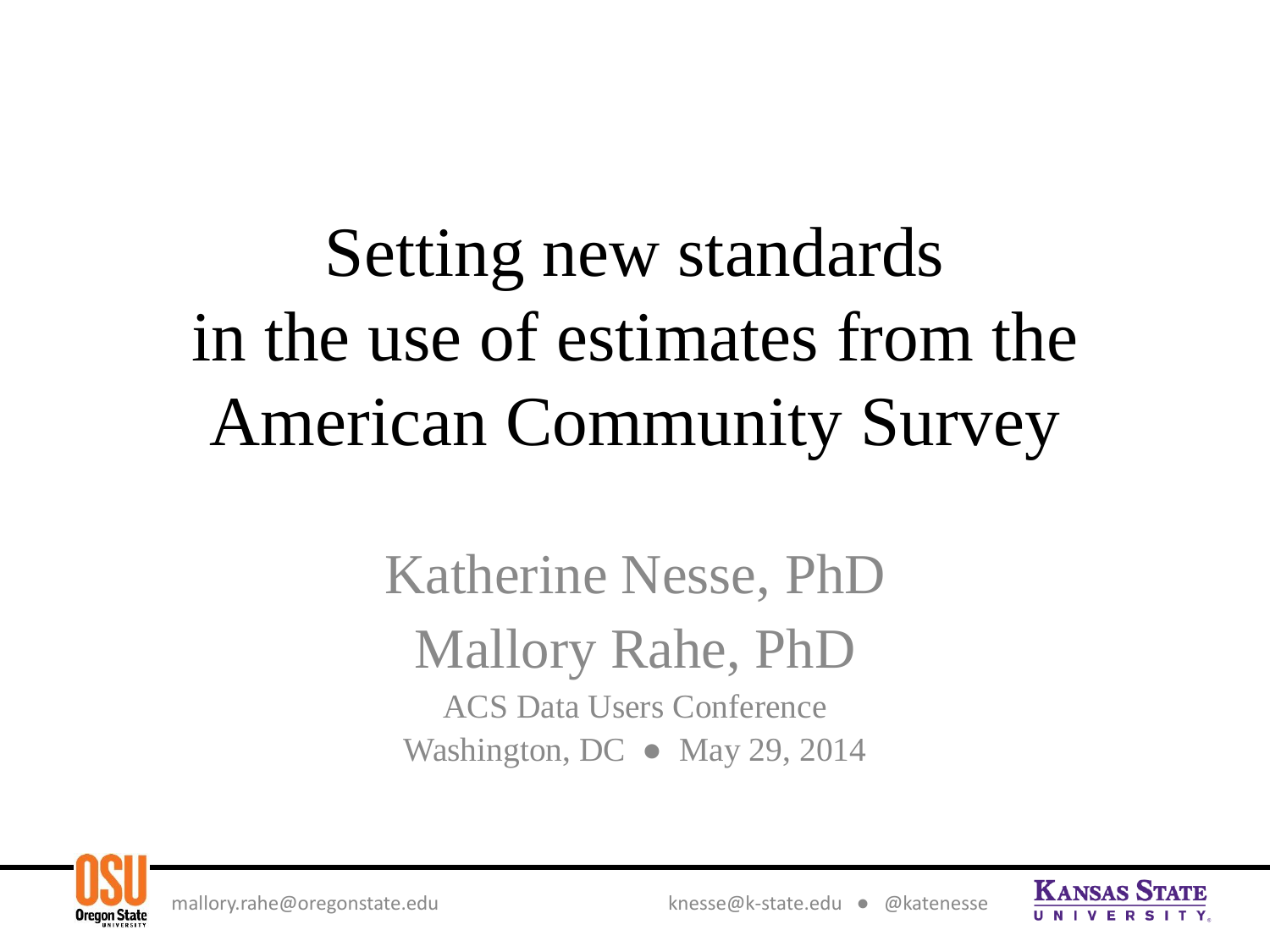# How are 3 Federal agencies using it?

|                                           | <b>ACS</b> variable      | Geographic areas               | dataset used       | purpose              |
|-------------------------------------------|--------------------------|--------------------------------|--------------------|----------------------|
| Housing Choice Voucher Program            | median family income     | metropolitan areas,            | 5-year (primarily) | establish            |
|                                           |                          | parts of metropolitan & 1-year |                    | eligibility criteria |
|                                           |                          | areas, counties                |                    |                      |
| Supplemental Nutrition Assistance Program | population living in     | states                         | $1$ -year          | evaluate program     |
|                                           | households with incomes  |                                |                    | performance          |
|                                           | below 125 percent of     |                                |                    |                      |
|                                           | the Federal Poverty Line |                                |                    |                      |
| Urbanized Area Formula Grant              | population living in     | urbanized areas                | 5-year             | allocate funds       |
|                                           | households with incomes  |                                |                    |                      |
|                                           | below 150 percent of     |                                |                    |                      |
|                                           | the Federal Poverty Line |                                |                    |                      |



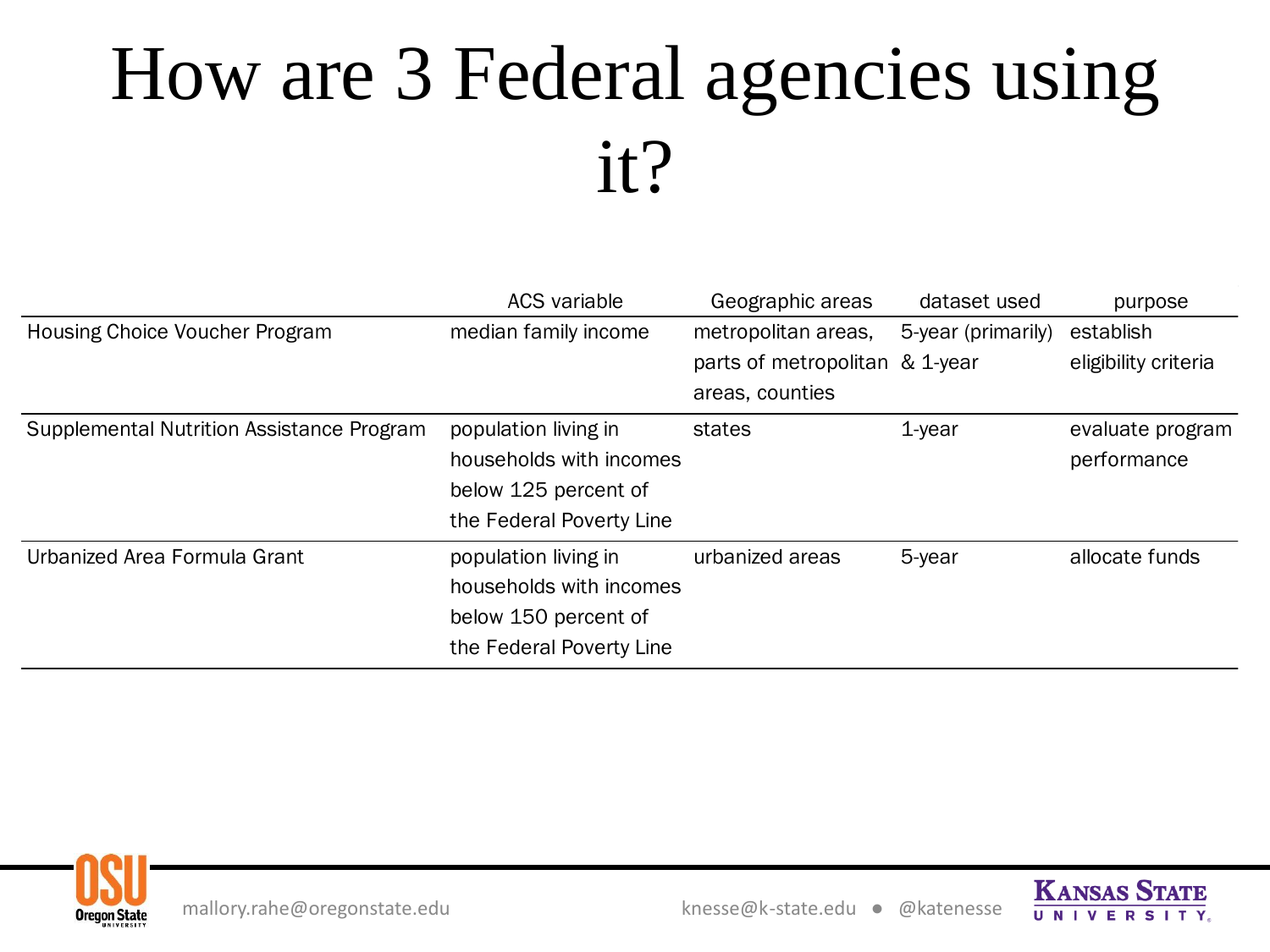# Census Bureau recommendations

• Balance timeliness & precision

• Use the margin of error



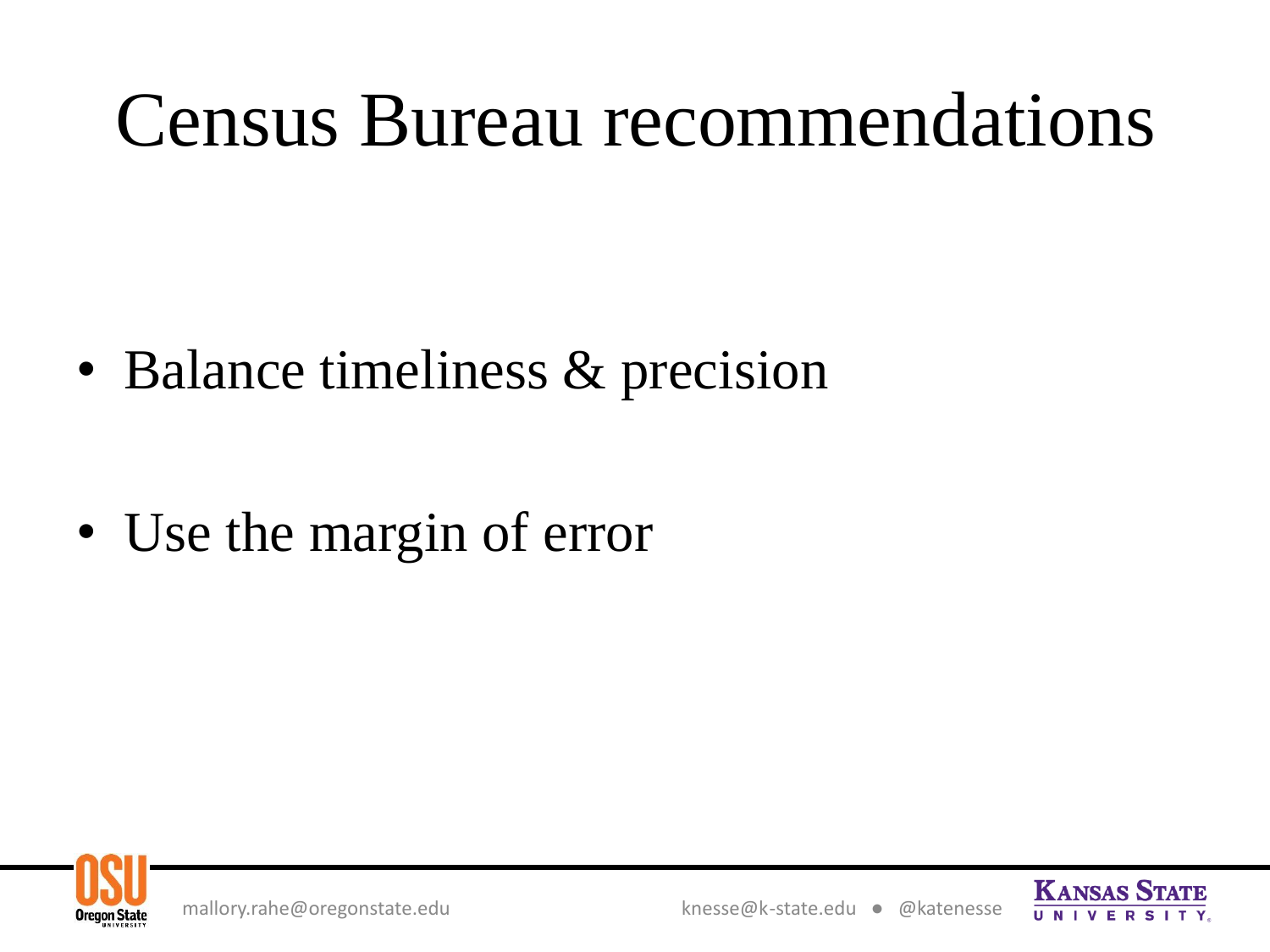#### Housing Choice Voucher Program income threshold calculation

#### *estimate choice for 2013*

| calculations                                            |    | reason                                                      | type of reason |
|---------------------------------------------------------|----|-------------------------------------------------------------|----------------|
| 2007-2011 5-year ACS                                    |    | 1. It is most precise of the three                          | precision      |
|                                                         |    | datasets released in 2013.                                  |                |
|                                                         |    | 2. It is the most recent available at the                   | timeliness     |
|                                                         |    | time of calculation                                         |                |
|                                                         |    | 3. It provides estimates for all                            | geographic     |
|                                                         |    | geographic areas of concern                                 |                |
| 2011 1-year ACS                                         | 1. | Regulations ask for the most recent                         | timeliness/    |
|                                                         |    | data                                                        | statutory      |
| Alternative choices consistent with the above reasoning |    |                                                             |                |
|                                                         |    | 2009-2011 3-year ACS 1. The use of this data does not alter | computational  |
|                                                         |    | the outcome of the calculations.                            |                |



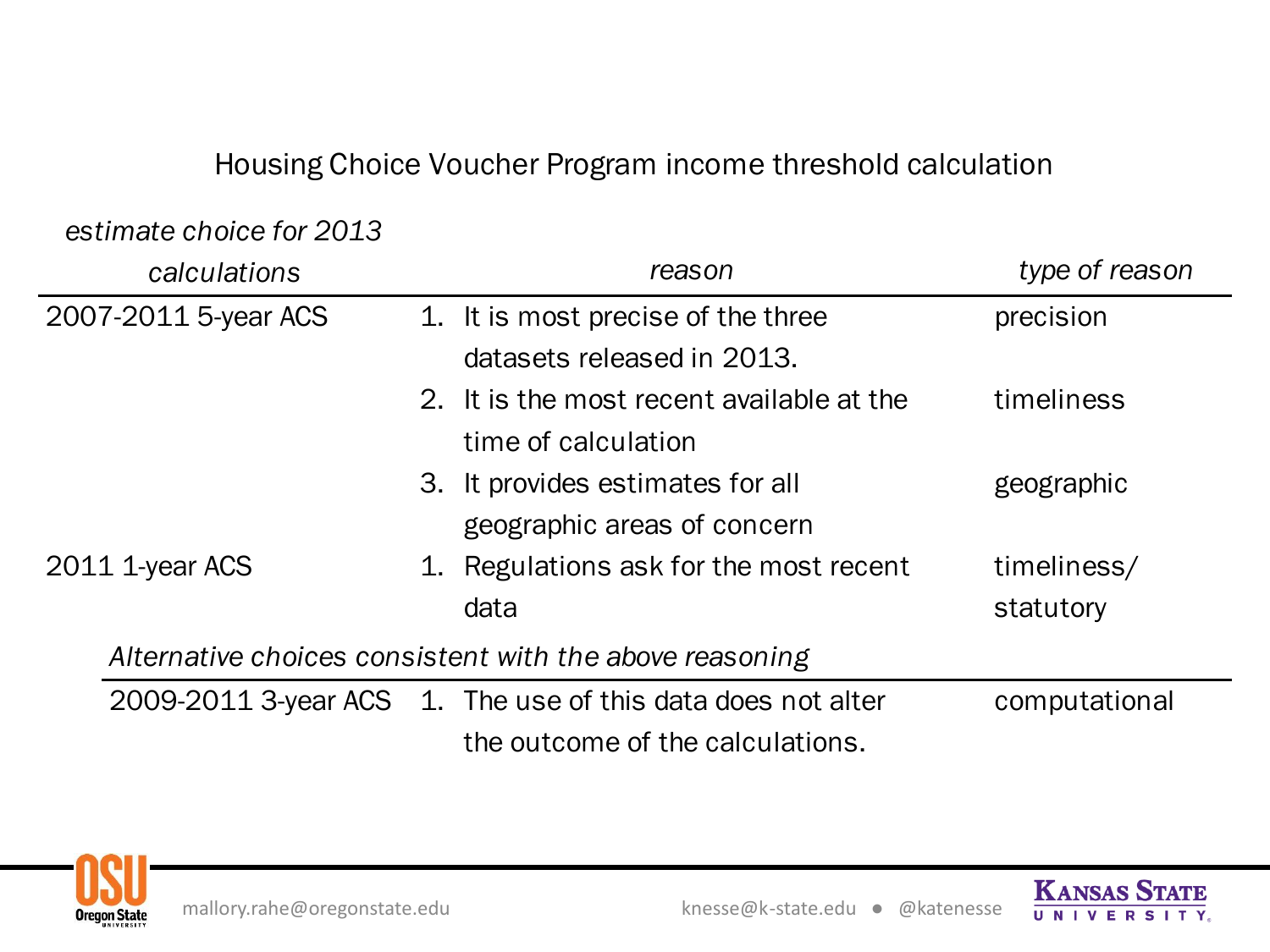#### SNAP Program Access Index calculation

*estimate choice for 2013* 

| calculations    | reason                                                                                 | type of reason           |
|-----------------|----------------------------------------------------------------------------------------|--------------------------|
| 2012 1-year ACS | 1. It is more precise than the CPS.                                                    | precision                |
|                 | 2. It is available sufficiently before the<br>September 30 deadline for<br>allocation. | statutory                |
|                 | 3. The data is for the prior year alone.                                               | timeliness/<br>statutory |



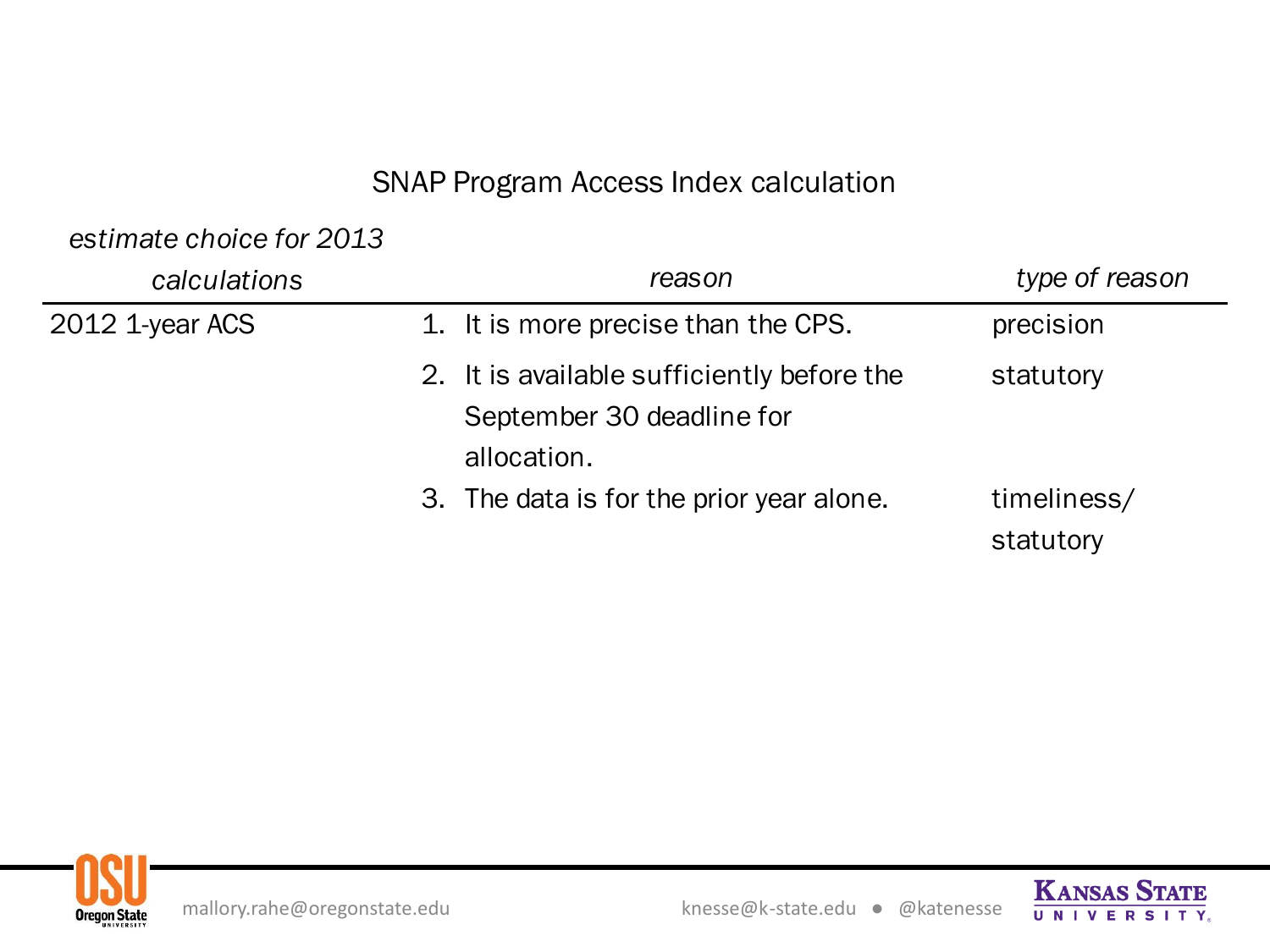#### Urbanized Area Formula Grant program distribution calculation

*estimate choice for 2013* 

| calculations         | reason                                    | type of reason |
|----------------------|-------------------------------------------|----------------|
| 2007-2011 5-year ACS | 1. It is most precise of the three        | precision      |
|                      | datasets released in 2013.                |                |
|                      | 2. It is the most recent available at the | timeliness     |
|                      | time of calculation                       |                |
|                      | 3. This dataset can be used for           | geographic     |
|                      | allocations under a similar program       |                |
|                      | for nonmetropolitan areas                 |                |

datasets released in 2013.



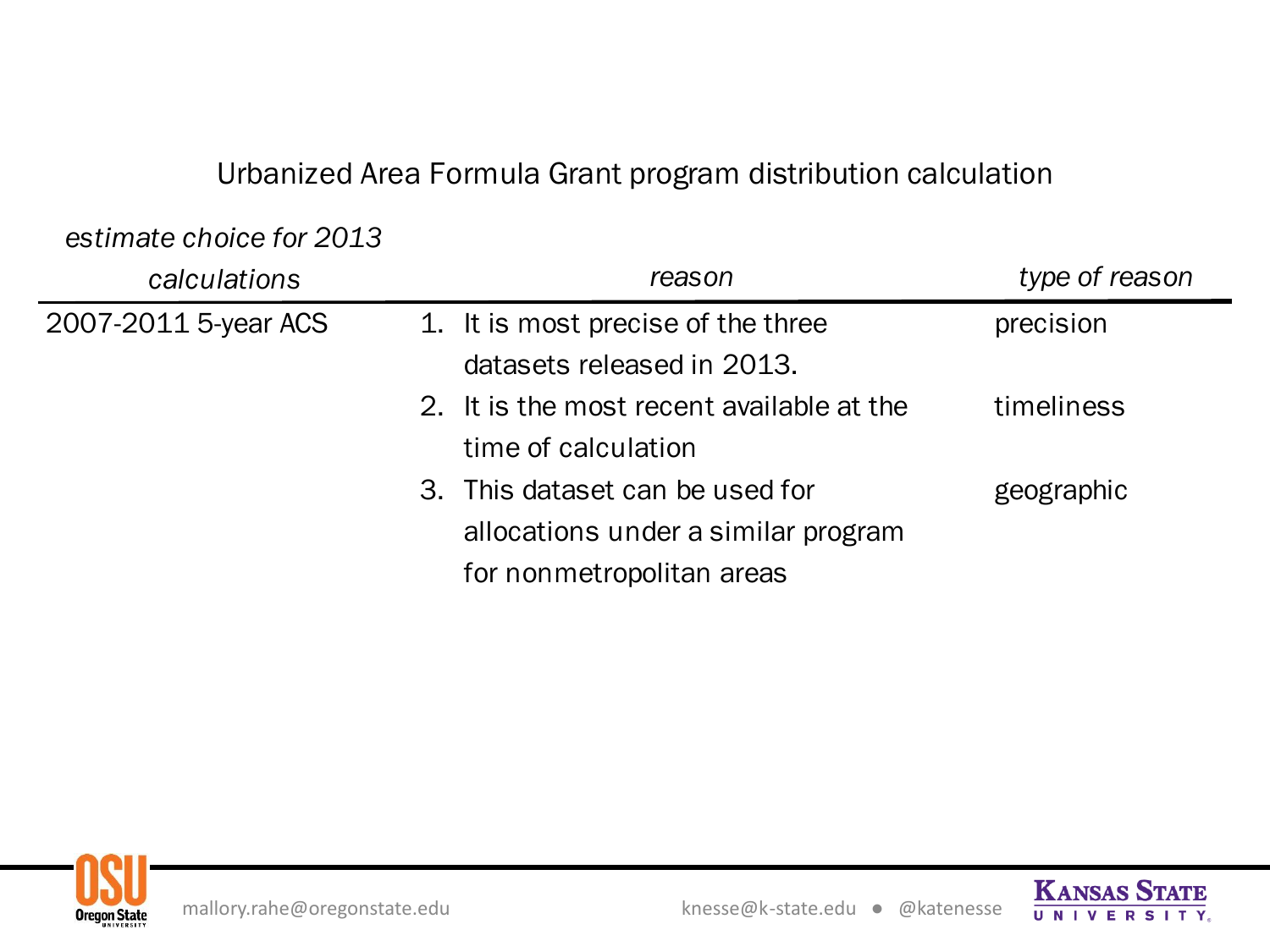## There are other reasons

- Timeliness
- Precision
- Geography
- Computation
- Statutory



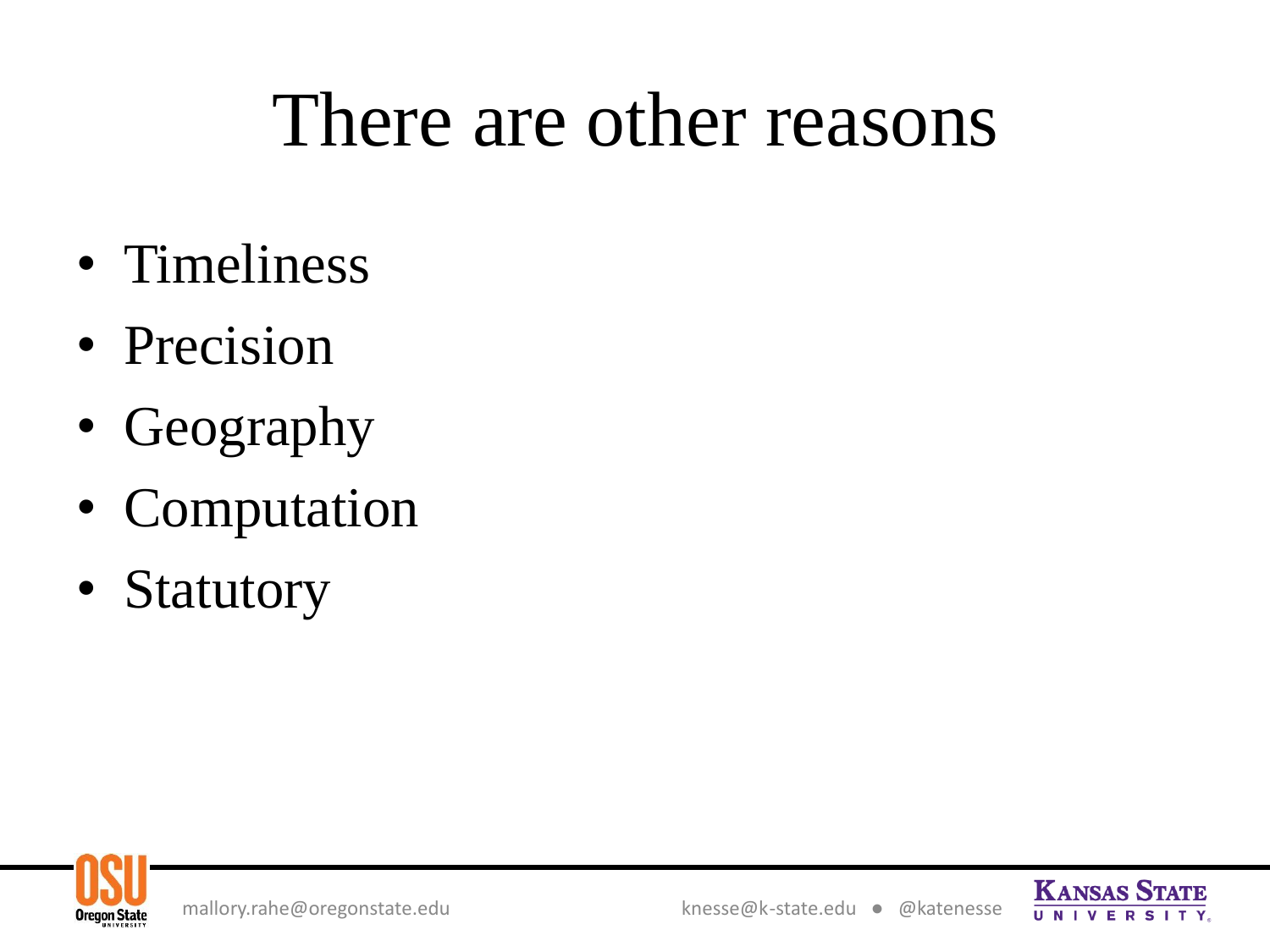|                                      |                    | Use of Margin of Use of margin of | Use of margin of |
|--------------------------------------|--------------------|-----------------------------------|------------------|
|                                      | error in selecting | error in reporting                | error in policy  |
| program                              | an estimate        | the data                          | activities       |
| Housing Choice Voucher Program       | Yes.               | N <sub>o</sub>                    | No               |
| <b>SNAP</b>                          | N <sub>o</sub>     | N <sub>o</sub>                    | No               |
| Urbanized Area Formula Grant program | No                 | Yes                               | No               |



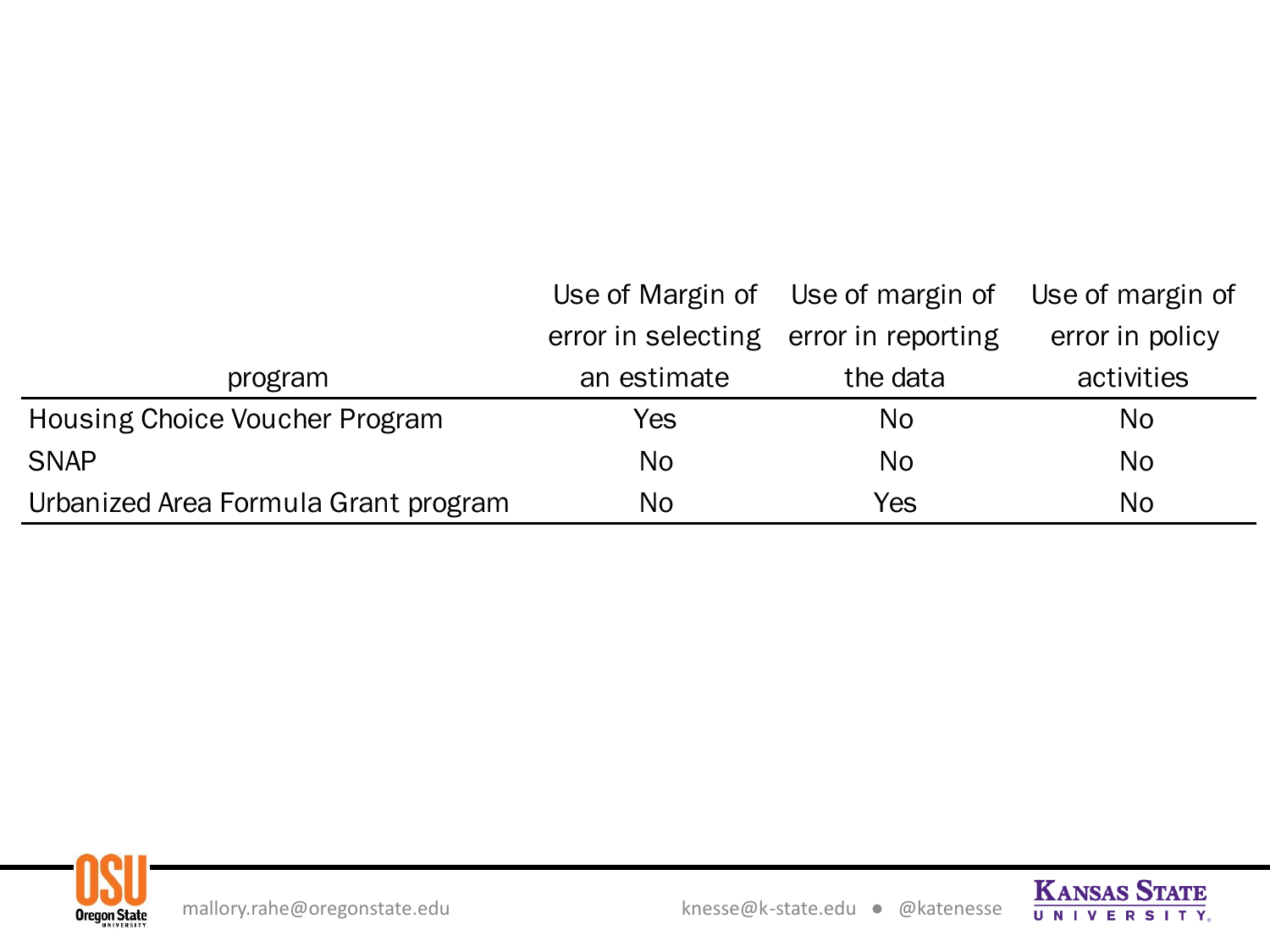"It is a hard job for the housing authorities to make these determinations. Do we really want to make it harder for them?"

Peter B. Kahn, HUD



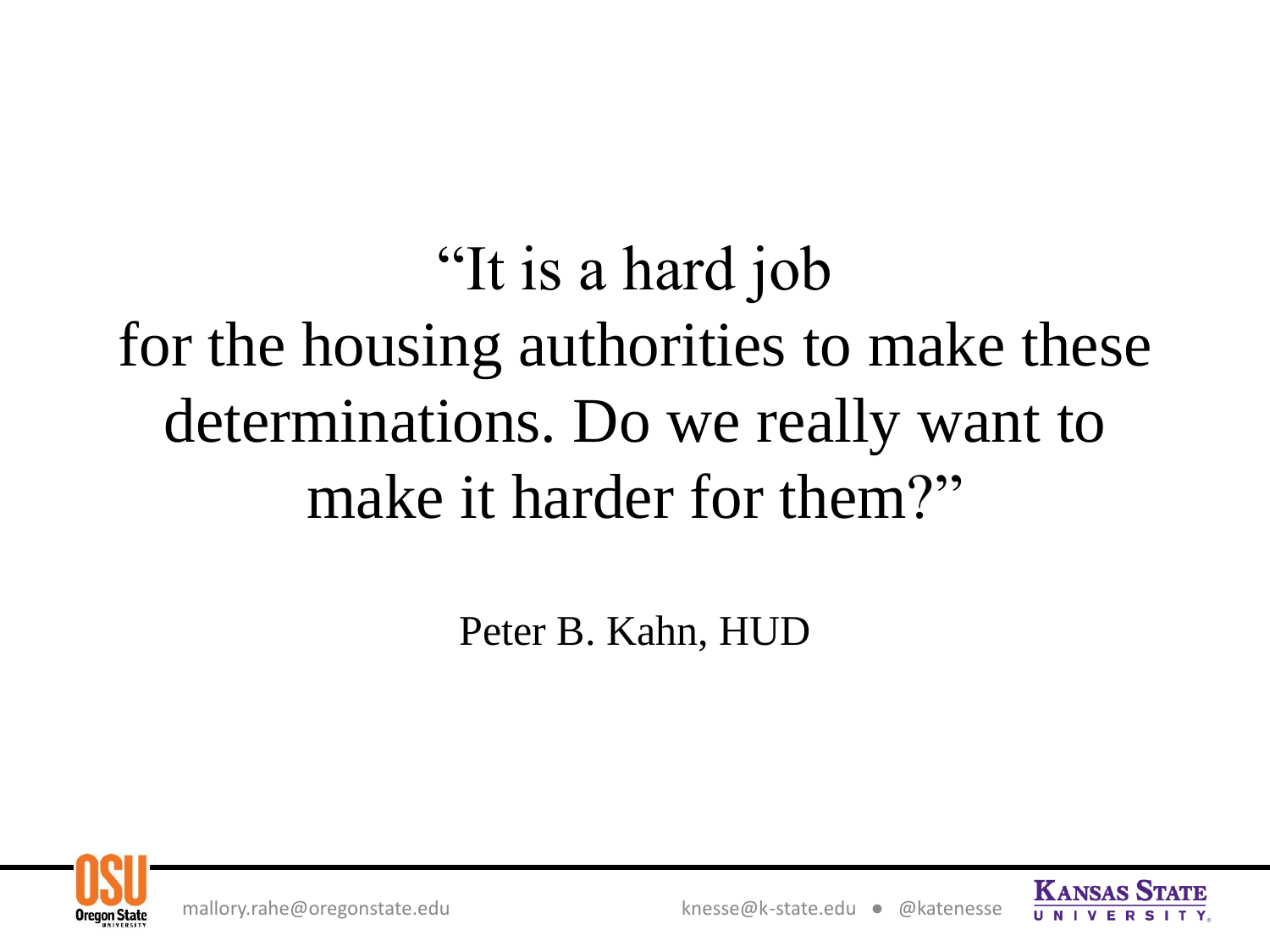### "We operate in a framework where people don't like a range of answers. They expect a single answer to every question."

Robert Dalrymple, FNS



mallory.rahe@oregonstate.edu knesse@k-state.edu ● @katenesse

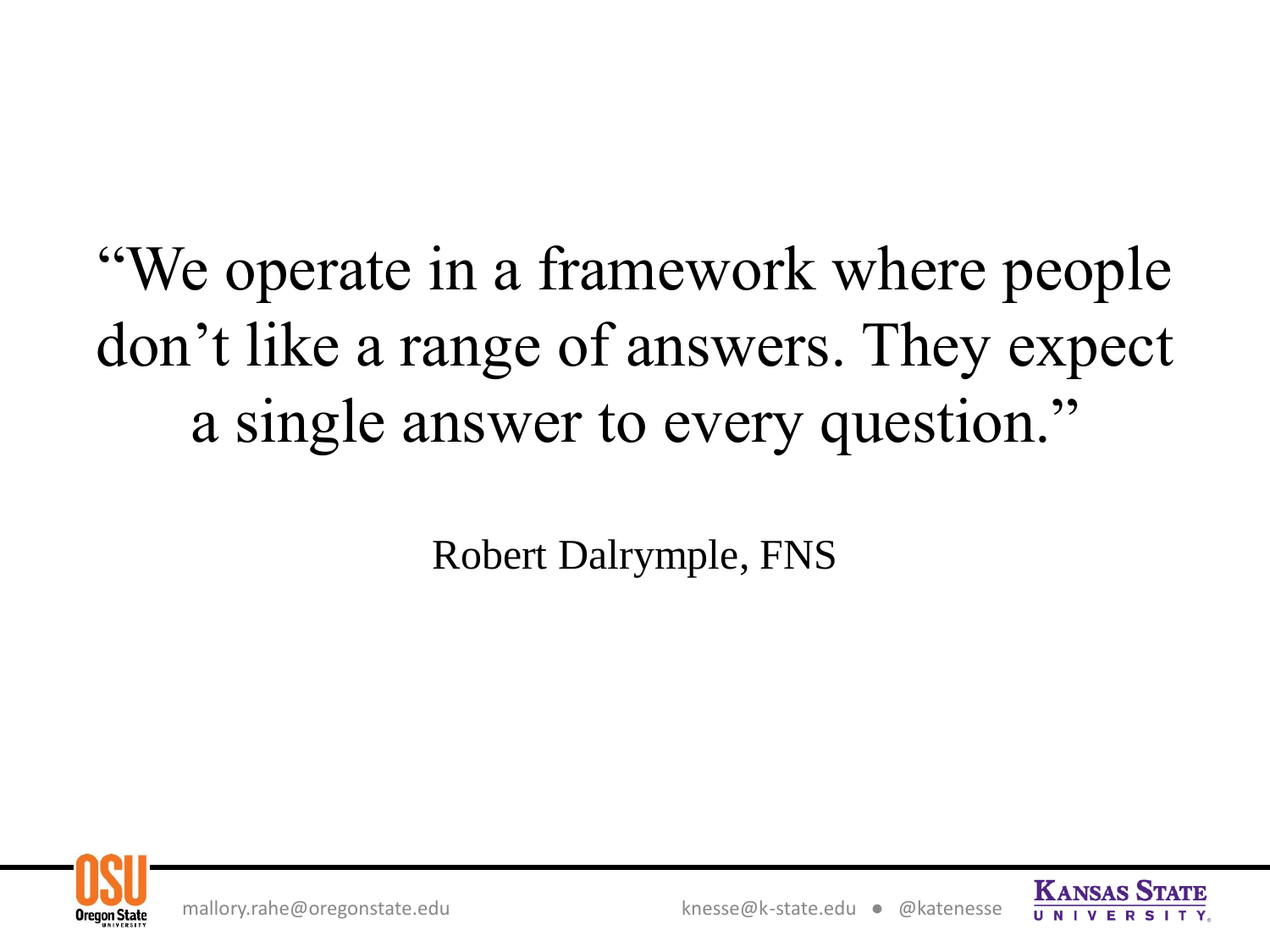### The objective of the FTA is to be consistent across all areas. Making exceptions for one area because of a statistical tie would not be consistent.

David Schneider, FTA



mallory.rahe@oregonstate.edu knesse@k-state.edu ● @katenesse